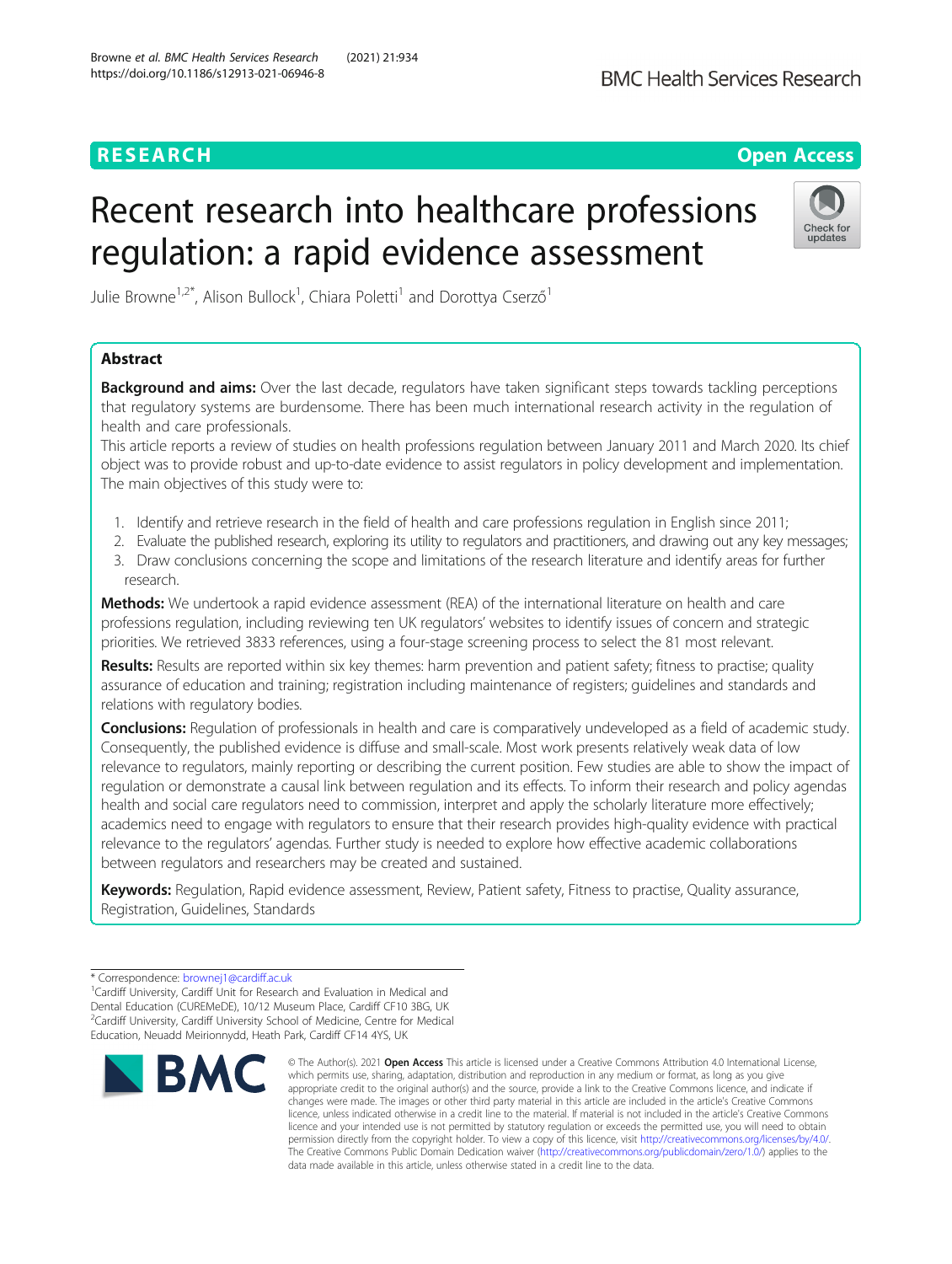#### Background

A 2011 scoping review, exploring the academic literature on the behavioural effects of regulatory activity and interventions on those regulated, concluded that the evidence concerning how professional regulation affects behaviour was both sparse and weak [[1\]](#page-8-0). Since publication of the Quick report, there have been significant changes in how the public and the professions view the function, purpose and effectiveness regulation within the health and care sectors.

The 2011 call for stronger evidence on the effectiveness of professional regulation in ensuring high quality care has been taken up more widely following a number of high-profile systematic failings [[2,](#page-8-0) [3](#page-8-0)]. Regulators have taken significant steps towards tackling perceptions that their regulatory systems are complicated, and that their overriding culture is punitive and overly concerned with fitness to practise (FtP) by developing more collaborative approaches to regulation based on partnership, open consultation and dialogue [\[4](#page-9-0), [5](#page-9-0)]. Regulators have become more aware of the need to involve practitioners as a way of increasing trust and confidence and of addressing increased pressures relating to FtP such as higher caseloads and evidence of practitioner concern around FtP [[6,](#page-9-0) [7](#page-9-0)]. Increasing numbers of documents offering guidance supplementary to professional standards have been produced. Regulators in health and care professions have themselves become more active in generating and using data to inform their work since 2011 [[8\]](#page-9-0), and significant quantities of data have been generated during that time.

In this article we contribute to the existing literature base by providing a review of studies on health professions regulation between January 2011 and March 2020. Its chief aim was to provide robust and up-to-date evidence to inform the work of UK regulators in commissioning, analysing, interpreting and using research data to support policy development and implementation.

The main objectives of this study were to:

- 1. Identify and retrieve research in the field of health and care professions regulation in English since 2011;
- 2. Evaluate the published research, exploring its utility to regulators and practitioners, and drawing out any key messages;
- 3. Draw conclusions concerning the scope and limitations of the research literature in health and care professions regulation and identify areas for further research.

Our definition of research in the context of this review was a broad one: we included surveys, consultations, and strategic reviews as well as literature reviews, peer reviewed publications and commissioned research.

#### **Methods**

In this paper we report a desk-based rapid evidence assessment (REA) of the international literature on health and care professional regulation. We also reviewed ten UK regulators' websites, analysing the most recent annual reports to identify issues of current concern and details of future strategic priorities to gain insights into whether, and if so, how far, the published research literature informed the regulators' agendas and vice versa. This REA was the central part of a wider study, commissioned by the UK Professional Standards Authority for Health and Social Care (PSA). The School of Social Sciences' Research Ethics Committee at Cardiff University gave ethical approval for this study.

REAs allow a rapid survey of the extent and quality of literature on a specific issue, permitting any gaps in the evidence to be identified. REAs are therefore ideal for identifying pragmatic approaches to future development. While rapid reviews are not as exhaustive a systematic reviews [\[9\]](#page-9-0) they permit a systematic approach to searching and evaluating extensive bodies of evidence. The Government Social Research Service's Rapid Evidence Assessment toolkit was used as the basis for the methods we used [\[10\]](#page-9-0).

We consulted four key databases: Scopus, CINAHL, Medline (including Cochrane Reviews), and PsycINFO to retrieve references. Our key inclusion criteria were: books, book chapters, journal articles and systematic reviews on regulation relating to all regulated professions covered by the PSA published in English since the start of 2011; such literature must be linked to specific regulatory functions (including fitness to practise, standard setting, quality assurance etc). The full search strategy complete with Boolean strings is reported in Appendix 1. We retrieved 3833 records, which reduced to 3179 after removal of duplicates. We added a further 134 publications from a search of key authors known to be active in the field, removing 59 duplicates. The final list contained 3133 records and the full search process is detailed in Fig [1.](#page-2-0)

Because of the large number of records retrieved, we used a four-step process of screening.

- 1. Review titles, excluding those which clearly had no relevance to the study (not a regulated profession, no reference to regulation) or were not in English; 1586 papers were excluded at this stage
- 2. Review abstracts, excluding those published before 2011, commentaries, editorials and opinion pieces, and those which lacked clear research question(s), or offered insufficient quality evidence to answer research questions. To determine quality, the records were divided into rough sections and individual members of the team reviewed sections, rating them on a scale of  $1-5$  (1 being lowest) to indicate scientific quality and relevance to the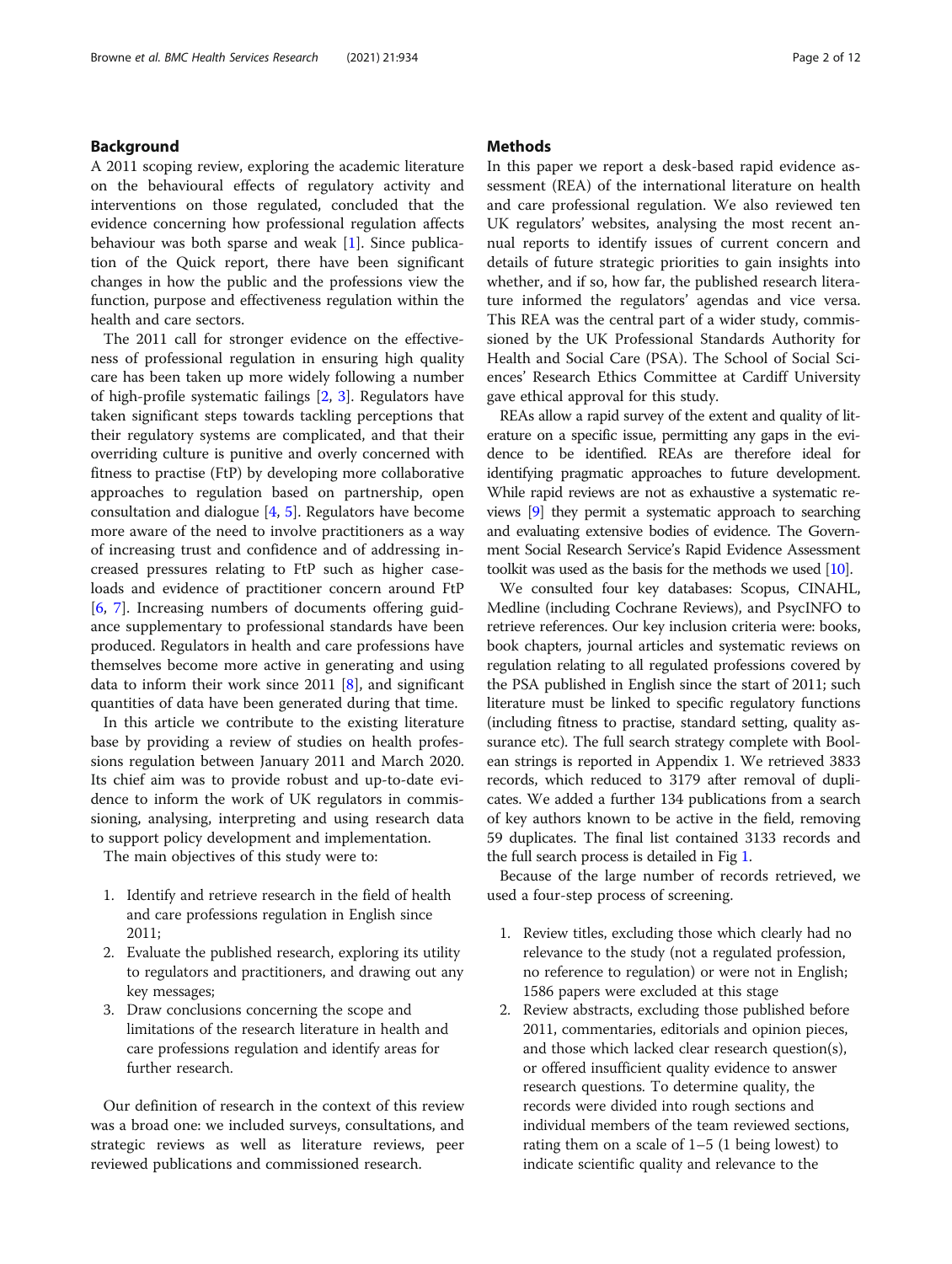<span id="page-2-0"></span>

study's aim; we then exchanged our sections and reviewed each other's work. 1362 papers rated 3 or less were excluded at this stage. Where there was significant disagreement between reviewers, these were discussed and rated by the wider team.

3. Review full papers. The 185 papers remaining were sorted into two groups depending on the star ratings we had previously allocated plus the degree of relevance to the study's key aim, which was to inform the work of regulators in commissioning, analysing, interpreting and using research data to support policy development and implementation. We set the less relevant papers to one side, designating this the 'out group'; these papers were not completely lacking in relevance but offered little or no practical application to regulators' work. The 'out group' was retained in case future work is needed.

4. The remaining 118 papers were designated the 'in group' and to these were added 8 very recently published papers that had been presented at a PSA conference. These were analysed in detail by all members of the research team. A further 35 papers were reallocated to the 'out group', leaving 83 publications we assessed as having greatest relevance. These comprise the core literature underpinning the REA. We were assisted in our definition of relevance throughout the screening process by the PSA's own definition of the four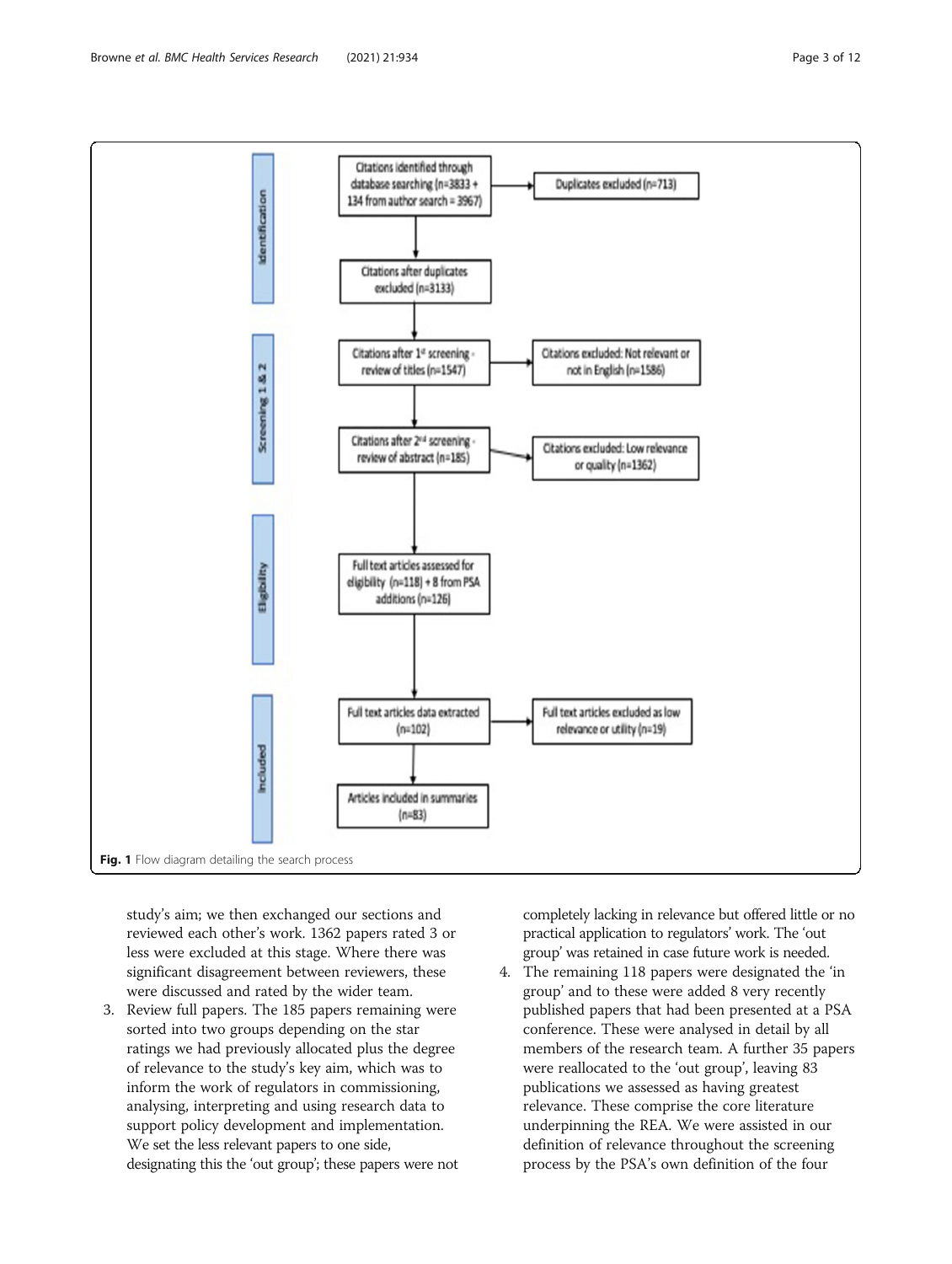roles of the regulator [\[6](#page-9-0)]. During the process the team discovered a number of papers that did not fit easily into any of these four categories since their focus was either on the wider regulatory context within which regulators work or on the broader impact of regulatory guidance on the professions. After careful consideration we added these as additional themes.

- i. Harm prevention and patient safety evidence concerning regulatory activity that aims to reduce the number of patient-safety incidents and to identify and prevent adverse events before they occur.
- ii. Fitness to practise, misconduct, complaints and disciplinary procedures – evidence relating to the processes by which regulators deal with complaints or concerns about registered practitioners.
- iii. Quality assurance of education and training evidence concerning how regulators work to ensure that graduates of education and training courses are properly prepared to practise as registered professionals. This includes the work done by regulators in setting standards for, approving, inspecting and ensuring the quality of education and training programmes.
- iv. Registration and the maintenance of registers evidence around regulators' work to ensure the accuracy and recentness of the public registers of practitioners who are statutorily approved and qualified to practise as health and care professionals in the UK.
- v. Guidelines and standards how regulatory guidance is modified, interpreted and applied, the impact of standards on practice and training, the impact of government and employer regulations on regulatory guidance (e.g. ethical practice, working hours, workforce planning etc.).
- vi. Relations with regulatory bodies research and reports commissioned by regulatory bodies; practitioners' attitudes to and reception of regulatory guidance.

The final 'in group' studied comprised a diverse collection of evaluation and impact studies and other, more general, articles. The evaluation and impact studies rarely used experimental designs, with the methods usually based on the interpretation of previously collected data, but all clearly addressed issues regarding the impact, effect, evaluation, or outcomes of regulatory activity. The general publications mainly provided overviews, summaries of the current position or debates, but relevance was assured by their focus on the effects of regulation.

#### Results

We report key findings from our content analysis within each of our final six thematic groupings plus the website review. Table [1](#page-4-0) gives an overview of the total number of texts included in the final analysis by theme, source country of data and professions covered.

#### Harm prevention and patient safety

We considered eight papers within this theme. Although numbers in this section were small, this may be due to difficulties in isolating this specific theme from related themes, such as misconduct or fitness to practise. The focus of the papers in this group was primarily on new regulatory models that specifically aimed to improve patient safety in secondary care settings. All papers reported a number of conceptual and practical issues concerning how quality of care is assessed and measured. For example, aspects that support implementation of new programmes and policy instruments include allowing time to understand changes, training and sharing data from previous evaluation exercises. In contrast, teams that lack expertise in handling and understanding evaluation data experience difficulties in interpreting effects and implementing effective solutions [[11,](#page-9-0) [12](#page-9-0)]. One paper, however, suggested that at least one tool based on statistical data, often seen as a cheaper option for prioritising inspection visits, may itself be flawed and that surveillance tools based on statistical data may be untrustworthy  $[13]$ . Because inspections create tensions, stable and committed teams of inspectors work more effectively and harmoniously than temporary teams created for a single short-term purpose [[14\]](#page-9-0).

Leaders need flexibility and tolerance to manage risks effectively and to achieve compliance; this advice also applies to regulators. Beaussier et al. [\[15\]](#page-9-0) studying the impact of risk-based policy instruments, argue that unclear goals and inflexible implementation may lead to the failure of initiatives to improve the quality, effectiveness, proportionality and legitimacy of healthcare regulation [[16\]](#page-9-0). Moreover, practice standards and rigid protocols imposed without simultaneous clarity around goals and flexibility to respond to dangerous circumstances will push the management of risk on to individuals [[17\]](#page-9-0). Patient safety could be enhanced by a common system of language assessment.

#### Fitness to practise, complaints, misconduct and disciplinary measures

We studied 22 papers within this theme. Papers in this section mainly comprised quantitative studies with most reporting secondary analyses of existing data. In general, they were analyses of fitness to practise (FtP) cases. Where studies involved collecting and analysing primary data, these usually reported a mixed methods approach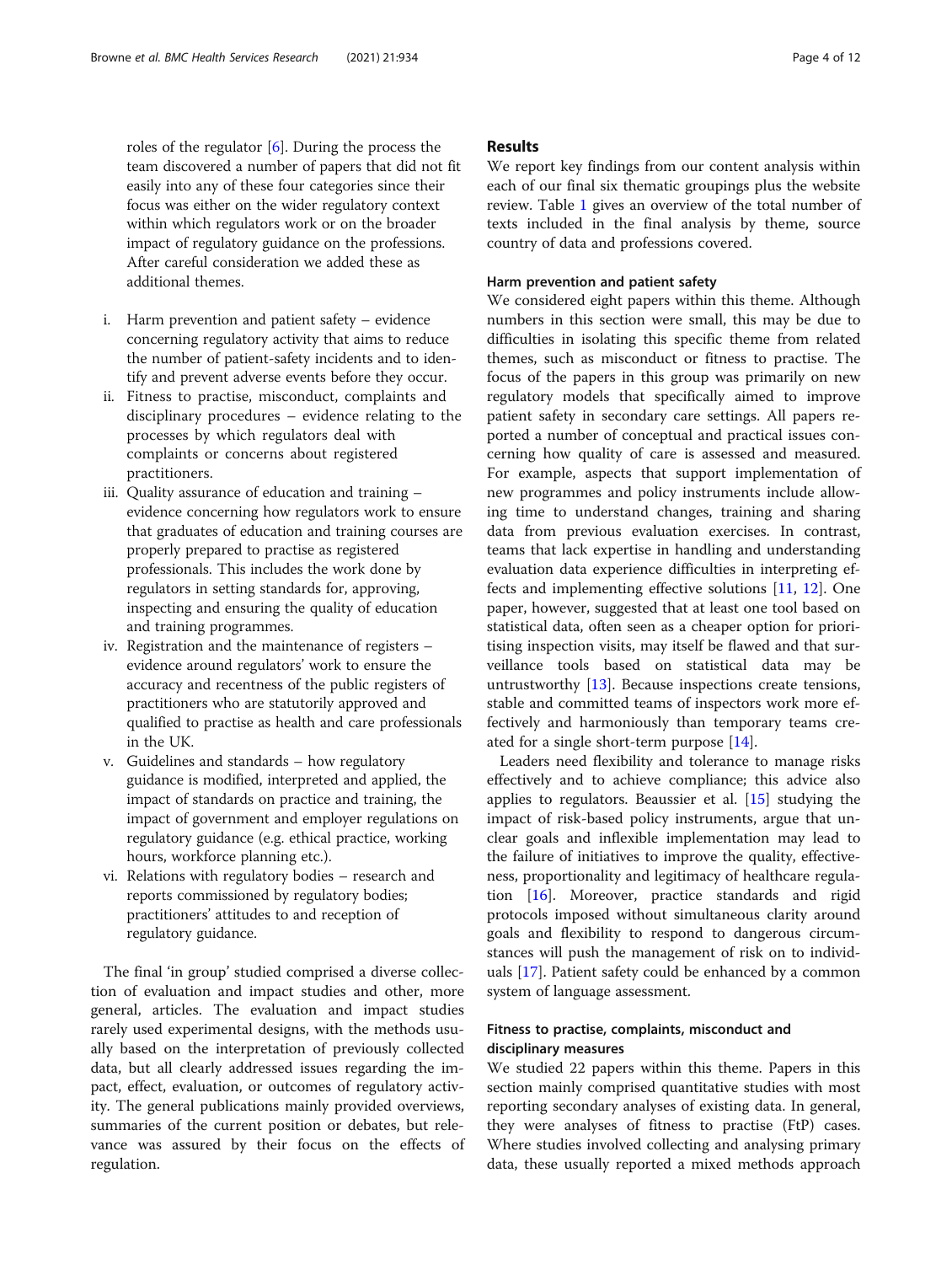| <b>Theme</b>                                             | <b>Total number of texts</b><br>included in the REA | Source countries for data                                                    | <b>Professional groups</b>                                                                                                          | <b>Methods</b>                                                                                                                  |
|----------------------------------------------------------|-----------------------------------------------------|------------------------------------------------------------------------------|-------------------------------------------------------------------------------------------------------------------------------------|---------------------------------------------------------------------------------------------------------------------------------|
| Harm prevention and patient safety                       | 8                                                   | UK (6)<br>Australia (1)<br>Canada (1)                                        | Non-specific (4)<br>Doctors (2)<br>Nurses (1)<br>Pharmacists (1)                                                                    | Interviews (4)<br>Mixed methods (3)<br>Secondary data analysis (1)                                                              |
| FtP, misconduct, complaints and<br>disciplinary measures | 22                                                  | Australia (6)<br>Canada (1)<br>UK (15)                                       | Doctors (6)<br>Multiple (5)<br>Midwives & nurses (4)<br>Dentists (3)<br>Non-specific (2)<br>Social workers (1)<br>Paramedics (1)    | Secondary data analysis (11)<br>Mixed methods (4)<br>Interviews (2)<br>Survey (2)<br>Document analysis (2)<br>Policy review (1) |
| Education and training                                   | 16                                                  | UK (4)<br>Ireland (4)<br>Canada (4)<br>Multiple (3)<br>Australia (1)         | Doctors (3)<br>Nurses (2)<br>Paramedics (2)<br>Dentists (2)<br>Multiple (2)<br>Chiropractors (1)<br>Radiographers (1)<br>Others (3) | Interviews (4)<br>Survey (2)<br>Mixed methods (2)<br>Document analysis (1)<br>Secondary data analysis (1)                       |
| Guidelines and standards                                 | 11                                                  | UK (9)<br>Netherlands (1)<br>Sweden (1)                                      | Midwives & nurses (9)<br>Doctors (2)                                                                                                | Surveys (4)<br>Interviews (3)<br>Secondary data analysis (2)<br>Discussion paper (2)                                            |
| Registration and maintenance of<br>registration          | 10                                                  | UK (5)<br>Australia (4)<br>Canada (1)                                        | Midwives & nurses (5)<br>Doctors (4)<br>Social workers (1)                                                                          | Interviews (4)<br>Surveys (2)<br>Mixed methods (2)<br>Document analysis (1)<br>Secondary data analysis (1)                      |
| Relations with the regulatory body                       | 14                                                  | Canada (6)<br>UK (4)<br>Australia (2)<br>Norway (1)<br>Multiple (Europe) (1) | Multiple (4)<br>Midwives & nurses (4)<br>Doctors (2)<br>Social workers (1)<br>Others (3)                                            | Interviews (4)<br>Mixed methods (4)<br>Document analysis (4)<br>Survey (2)                                                      |
| <b>Total</b>                                             | 81                                                  |                                                                              |                                                                                                                                     |                                                                                                                                 |

<span id="page-4-0"></span>Table 1 Number of papers reviewed, by theme, origin of data, professional groups and study methods

such as the qualitative analysis of interview or focus group data to inform the results of quantitative questionnaires.

Evidence shows that very few professionals undergo fitness to practise procedures; moreover, there is some evidence to suggest that relatively small numbers of practitioners may be responsible for the majority of complaints [\[18\]](#page-9-0). Within these small numbers, however, there is clear over-representation of certain demographics and professions: black and minority ethnic groups [\[19](#page-9-0)], older males, [[20](#page-9-0)], overseas-trained [[21\]](#page-9-0), dentists and doctors,  $[20, 22-24]$  $[20, 22-24]$  $[20, 22-24]$  $[20, 22-24]$  $[20, 22-24]$  $[20, 22-24]$ , chiropractors  $[25]$  social workers  $[26]$  and paramedics [\[27\]](#page-9-0). Nurses were underrepresented in referrals but if the complaint was upheld, were more likely to receive severe penalties [\[20\]](#page-9-0). Tiffin et al. also showed evidence that language proficiency is associated with overrepresentation of certain groups in referrals [\[28\]](#page-9-0).

Various reasons for this apparent inequity in patterns of complaints were offered: lack of diversity in investigating panels [[19\]](#page-9-0), stressful and competitive environments and resource deficiencies [[27](#page-9-0)], failures in record

keeping [\[22\]](#page-9-0) and cultures that focus on blame and penalties rather than support and remediation [\[27](#page-9-0)]. Moreover, there may be significant variations in judgement outcomes at all levels both within single professions across jurisdictions [\[29\]](#page-9-0), and also between professions such as doctors, nurses and allied health professions [[30](#page-9-0)] even where the trigger complaint was the same [\[29](#page-9-0)].

The most common causes of complaints to regulators are shared by all professions, and are usually related to deficiencies in clinical care, such as errors in treatment or substance misuse. Other key triggers include poor communication, unprofessional behaviour and interpersonal relationships [[30](#page-9-0)]. While different professions may show varying proportions of these complaints, this may be because recording methods and coding taxonomies not only vary between professions but may not be nuanced enough to capture the full spectrum of issues [\[30,](#page-9-0) [31](#page-9-0)].

Studies reveal that social and environmental dimensions may also have an effect on types of misconduct reported. These factors include: demanding and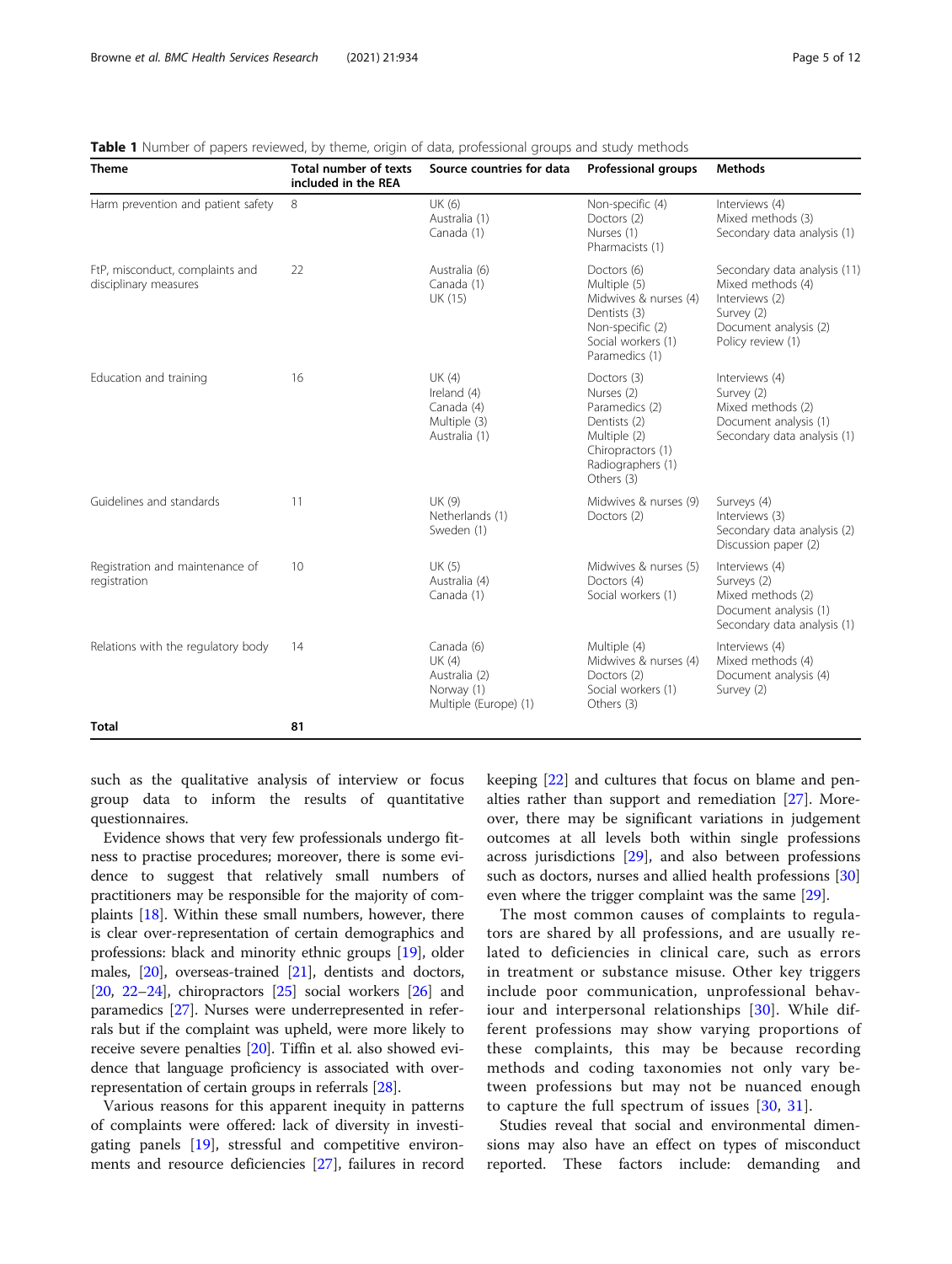unsupportive work environments, competition and stress, and a culture that focuses on individual blame instead of learning. Highly competitive environments may lead to a higher proportion of complaints from fellow practitioners [\[26](#page-9-0)].

Fitness to practise mechanisms or decisions are often unclear and slow to progress for individuals and organisations and this may create unnecessary stress. The psychological distress resulting from FtP investigations may lead to worsening patient care, mental health concerns [[32\]](#page-9-0) and even suicide [\[33](#page-9-0)]. Failure to disclose disability or ill health may affect FtP; while disclosure may benefit practitioners if it leads to appropriate workplace adaptations, many were reluctant to reveal special needs because of fears around stigmatisation [[34\]](#page-9-0). Concerns about damage to reputations and loss of business may also affect incident reporting [\[35\]](#page-9-0) and there is significant anxiety regarding vexatious complaints [\[32](#page-9-0)] .

Almost all studies indicate support for clearer guidance, greater harmonisation and standardisation of FtP processes both within and between professions, more support for professionals subject to FtP procedures and a quicker and more streamlined approach to complaint resolution. They also stress that more data are needed to gain a more complete picture. Many of these papers' conclusions were anticipated in Promoting Professional-ism, Reforming Regulation [[36\]](#page-9-0) which concluded that if these things were to be achieved in the UK, then current legislation would need to be changed to give more autonomy to professional regulatory bodies.

#### Education and training

The 16 papers in this group address both undergraduate education and continuing professional development (CPD). For ease of analysis we divided the papers into two main groups: those concerned with the setting of standards in higher education, including reviews and evaluations of curricula; and those relating to postqualification training and CPD.

Generally, studies in the first group call for increased standardisation, coordinated efforts and greater collaboration both with regards to within-profession learning and teaching, and also more widely [[37\]](#page-9-0). Regulators' distinctive cultures around patient safety present a potential barrier to curricular integration [\[38](#page-9-0), [39](#page-9-0)]. Standardisation and harmonisation of regulators' quality assurance processes, particularly of clinical experience were seen as key factors in ensuring good educational experiences [[40,](#page-10-0) [41](#page-10-0)]. Lack of sufficient financial incentives and difficulties securing clinical placements may hinder efforts to implement the practical application of learning [\[40](#page-10-0)].

Studies stress that context is a crucial consideration if education reforms on curricula or CPD programmes are to be implemented successfully. Intra-professional

learning depends on positive attitudes among faculty, but evidence is lacking concerning patients and carers' participation, especially in clinical assessments. Internal politics may influence which curricula or programmes are chosen and implemented.

Many professions have increased the academic content of their education and training, and there are mixed reports on the effects of this depending on the profession concerned. In the case of nursing, increased academisation has been seen as a positive change. Two studies expressed tensions as new curricula gave rise to accusations that regulators were less interested in practical experience than in academic knowledge. This created some friction between more recent graduates and those who had been trained in earlier, apprenticeship approaches within both paramedic [[42](#page-10-0)] and chiropractic education [[43\]](#page-10-0).

The second group of papers reported that continuing professional development (CPD) was generally appreciated and valued [\[44](#page-10-0)–[47](#page-10-0)]. CPD is now increasingly widespread and mandatory in the health and care professions [[48\]](#page-10-0). There is some concern that linking mandatory CPD to remediation may be perceived as an imposition and paradoxically 'de-professionalising' [\[49](#page-10-0)]. However, given the arguments in favour of extending lifelong learning within the healthcare professions, it seems as if there will continue to be growth in regulatory requirements for CPD. Moreover, there is scope to increase both the intellectual challenge and the practical application of learning in current CPD programmes [[50\]](#page-10-0).

#### Guidelines and standards

The group comprised 11 papers analysing and commenting on how guidelines function in practice along with discussing and reporting the effects of changes to guidelines. The majority of publications were from 2013 and 2015 with none postdating 2017.

A key concern of five of the papers in this group was the statutory supervision of midwives. Prior to a King's Fund review of midwifery regulation [\[51](#page-10-0)], UK midwives were regulated by both the Nursing and Midwifery Council (NMC) and local authorities, but this arrangement ceased in 2015 [[52](#page-10-0)–[55\]](#page-10-0). These papers, which mostly addressed the practical issues around how the change was being implemented and how midwives were responding, largely identified areas for improvement but reported that overall, UK midwives supported the new measures and found supervision valuable for professional support.

The remaining studies dealt with the more general impact of changes in guidelines. Some specifically explored the implementation process. There is strong consensus that clarity is essential to the successful implementation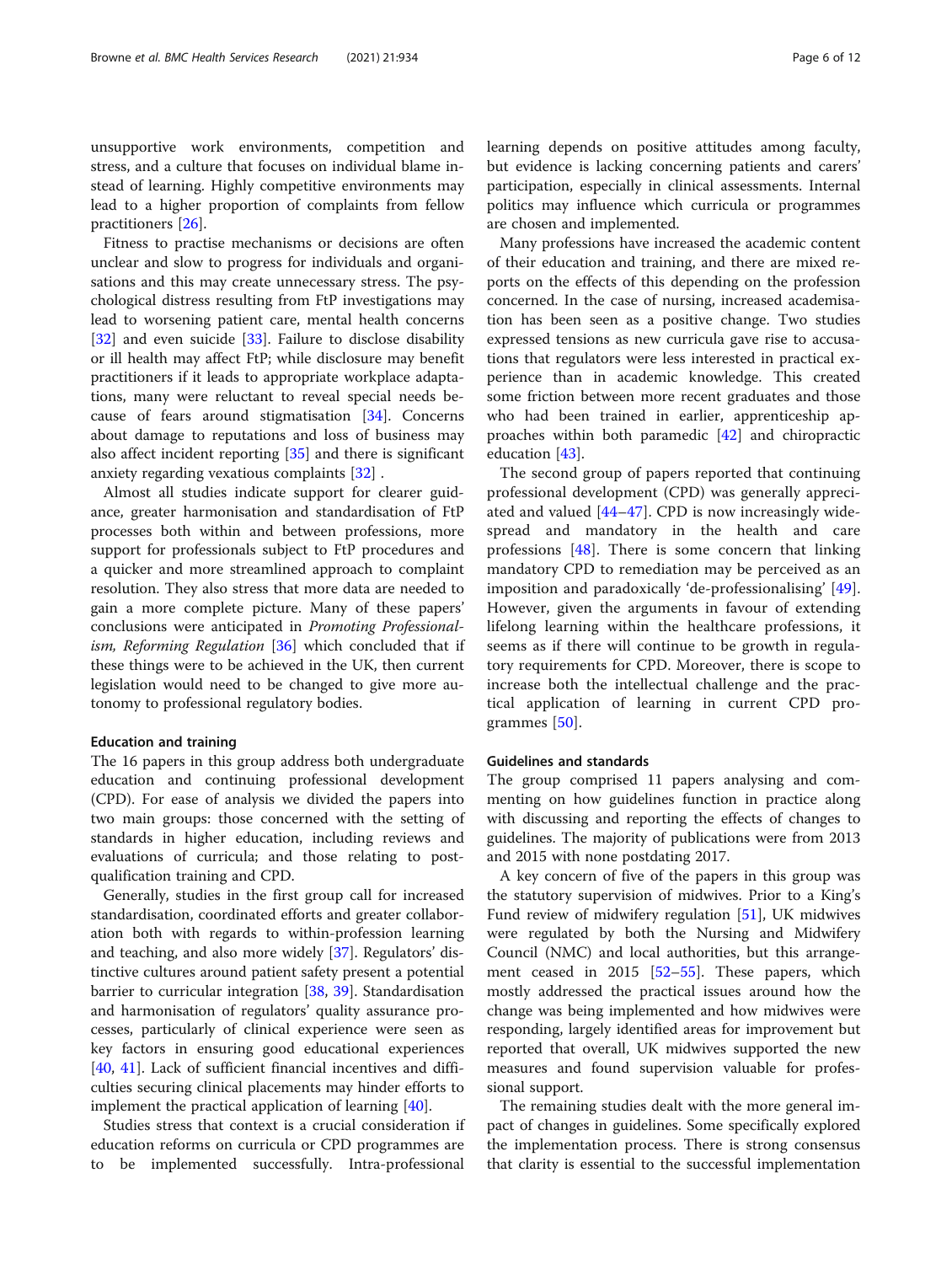of change but that this is sometimes lacking [[56,](#page-10-0) [57](#page-10-0)]. In order to support guideline changes, a variety of new strategies or instruments must be considered. This is a particular issue where new, hybrid or specialist roles are developed that are not adequately covered by current regulatory guidance [[58,](#page-10-0) [59\]](#page-10-0) and where scope of practice and the associated decision-making frameworks, particularly with respect to care for patients, are not clearly conceptualised [\[60,](#page-10-0) [61\]](#page-10-0).

Studies of doctors suggest that even after changes in guidelines, there may be a degree of continuity and inertia as doctors resist any perceived loss of autonomy [[59\]](#page-10-0). One mechanism that may encourage the adoption of new quality improvement measures is competition [\[62](#page-10-0)].

#### Registration and maintenance of registration

There was a general consensus that processes can be 'controversial' within the ten papers that comprised this theme. A number of challenges to registration procedures were revealed. Excessive bureaucracy, technical challenges, inconsistencies, and obstructive gatekeepers combined to make registration processes unpopular with registrants  $[63, 64]$  $[63, 64]$  $[63, 64]$  $[63, 64]$ . McGillis Hall et al. also recommend that stakeholders should be involved in the design of licensure exams to improve their appropriateness and sensitivity to different contexts [[64\]](#page-10-0).

Likewise, revalidation systems for doctors attracted criticism on the grounds that patients are insufficiently involved [[65](#page-10-0)–[67](#page-10-0)]. Doctors also highlight the tensions caused by conflicting discourses that depict revalidation as an aspect of professionalism and those which suggest that it is about 'catching bad doctors' [\[67](#page-10-0), [68](#page-10-0)]. Bryce et al. drew attention to one of the unfortunate effects of this tension, by which responsible officers were seen to have formed a new governance elite rather than defending doctors' autonomy with the associated perception that regulation is invading the organizational sphere [\[68](#page-10-0)].

This theme also reflected some concerns about areas where guidance from regulators (in this case, regarding midwives' maintenance of registration) lacks clarity or is not aligned to what practitioners consider best practice [[69,](#page-10-0) [70](#page-10-0)]. This may cause individual practitioners some concerns about how to make personal choices regarding their own training and registration. In such circumstances they may rely on personal connections and attitudes to CPD to guide their choices [\[69](#page-10-0)]. The same authors, in a subsequent study [\[71\]](#page-10-0), found that many midwives had opted to maintain dual nursing and midwife registrations, making the revalidation process more complicated.

#### Relations with the regulatory body

Within this theme, 14 papers were considered. These studies mainly related to relationships between the regulator and registrants. Papers exploring the relationship between the regulator and other institutions (such as academic institutions and employers) were also included in this theme, along with papers relating to relations with governments and the public.

Despite some relationship difficulties, most papers reported a general acceptance of the important role that regulation plays in terms of enhanced standards of practice, public safety and the reassurance and trust that regulation confers on professions [\[72](#page-10-0), [73](#page-10-0)]. This positive perspective is lent support by two papers studying professions not yet regulated, naturopathy [[74](#page-10-0)] and massage therapy, which conclude that regulation would benefit public, practitioners and profession alike [\[75](#page-10-0)].

There was, however, a significant thread of negativity within this theme. Studies reported the views of registrants and other stakeholders who perceived regulators as remote, mistrusted, punitive and unsupportive. One unfortunate effect of this is that professionals may practise defensively [\[55](#page-10-0), [76](#page-10-0)]. A number of these papers call for regulatory reform, arguing for less complexity and bureaucracy coupled with a more standardised regulatory approach and better collaboration between regulators [[77\]](#page-11-0). However, the continued presence of traditional hierarchies in healthcare continues to threaten the development of more common approaches to regulation [[78](#page-11-0)–[80](#page-11-0)]. Negative attitudes can be exacerbated by evidence of inconsistent practice across regulators, regions or countries. These inconsistencies may present a challenge to workforce mobility, patient and client safety and quality of care [\[4](#page-9-0), [81\]](#page-11-0).

Multiple challenges to implementing reform are noted by the papers in this theme. Authors conclude that regulators planning regulatory changes must ensure that there is greater consultation and engagement with practitioners, patients and other stakeholders [\[82,](#page-11-0) [83\]](#page-11-0).

#### Website review

We also undertook a review of the websites of the ten regulatory bodies overseen by the PSA Because of the enormous scale and scope of these websites, we focused in particular on the regulators' annual reports that were current in early 2020. This allowed us a clear point of comparison between all the regulators. We analysed each report thematically, identifying seven key themes: harm prevention, quality assurance of education and training, registration and maintenance of registers, patient safety/care improvement, standard setting and revalidation/CPD. Fitness to practise is the chief preoccupation of the regulators and this was reflected in the annual reports; it was in the top two most frequent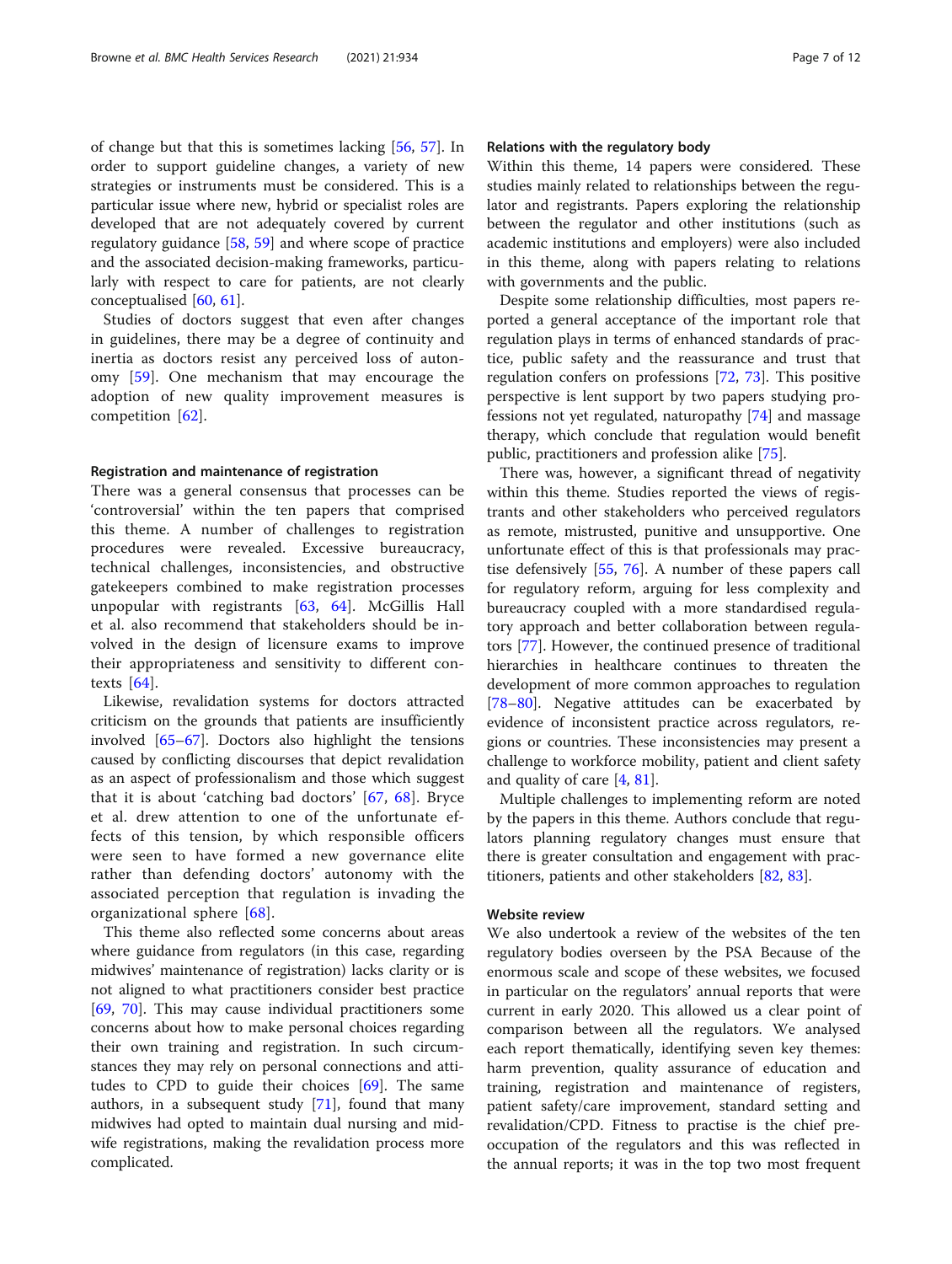themes in every report, closely followed by standard setting and patient safety. This finding needs contextualising, however. Several regulatory bodies used their annual reports to express frustration with outdated legislation around fitness to practise. They took the opportunity to express dissatisfaction with the current, legally-based system which is predicated on punishment and assignment of blame rather than on prevention. An example is the General Dental Council's 2018 annual report which stated ([\[84\]](#page-11-0) p9).

Regrettably, our ability to realise the full potential of a modern, principles-based system of regulation is hampered by what remains an antiquated legislative framework.

The exception to this preoccupation with FtP within the annual reports was the newly established Social Work England's annual report 2018/19 [[85](#page-11-0)]; this may have been because the main part of the document was devoted to describing the structure of the new regulator. The other regulators outlined the various measures they were introducing to reduce the number, complexity and burden of FtP procedures including new threshold criteria, increased recruitment of specialist staff, and new measures to close down cases early where this was indicated. Several regulators also committed to measures to reduce the distress caused by lengthy proceedings and providing extra support for registrants. Recent high-profile cases were commonly discussed, with regulators reporting how they were addressing the underlying issues.

#### Limitations

We made the decision to use rapid evidence assessment methods instead of a systematic review for two main reasons: the first was that the scope of the project was so wide that using a pre-set protocol might not have produced the breadth of results required; and the second was a pragmatic one; systematic reviews usually take well over a year [\[86\]](#page-11-0) but because regulation is a highly dynamic field, we wanted to produce results more quickly.

As reported in our methods, our initial searches produced an enormous number of results. A relatively simple institutional search for "nursing" and "professional regulation" produced over 200,000 results. The complexity and scale of the task was increased because of the relatively open research questions, the nine-year timespan, the dozens of professional groups involved, and the international scope of the work. Our work was commissioned by the PSA, which was particularly interested in research relating to its own regulators in UK. While our remit was to consider as wide a range of international literature as practicable, the huge number of results meant we had to make the strategic decision

to concentrate on those regions and administrations whose healthcare and regulatory systems are most comparable to those of the UK.

We were able to focus our searches more effectively thanks to a rigorous specialist-designed search strategy involving lengthy and comprehensive search strings. Despite this, we still retrieved extremely high numbers of titles – far too many for us to be able to claim conclusively that all relevant papers had been included and all non-relevant papers excluded. In an attempt to decrease the risks, the research team devised a novel four-stage process to select the most relevant and highest quality papers for review. Additionally, we set to one side a large number of lower quality, or less relevant papers that we deemed to be beyond the scope of the study but that might have some potential relevance to future research.

#### **Discussion**

In discussing these results, we identify several significant challenges for the study of health and care professions regulation that, if addressed, could improve regulators' access to high quality research evidence. First among these is that our broad search of the academic literature on regulation confirms the 2011 report's view that the majority of papers report small, uni-professional projects that are local in scope and often appear to be driven by particular agendas. Methods were largely qualitative interviews, surveys or secondary analysis of routinely gathered data such as progression and assessment results or annual regulators' surveys. Descriptive findings predominated, and we found very few studies that attempted to link findings to effect or causation. There was a significant mismatch between (a) what the regulators' websites and annual reports had indicated were important research priorities and (b) what researchers were actually publishing. Conclusions frequently reflected a generalised dissatisfaction with and resistance to regulatory changes. These results are unsurprising in view of the predominance of methods aimed to establish the perceptions of practitioners; while practitioners' perspectives are vitally important to the success of improvement initiatives, there was far less multi-methods research aimed at reliably exploring more generalisable causal linkages between professional regulation and professional behaviour. Consequently, many studies raised concerns without being able to offer sufficiently robust evidence on which a regulator might be able to base a plan to address such concerns.

A further issue with the academic literature on regulation is that it is diffuse; there is one specialist journal (on nursing regulation) but there are no multi-professional journals of healthcare regulation. Whilst numerous researchers are active in the field, healthcare regulation has yet to achieve the status of a recognised academic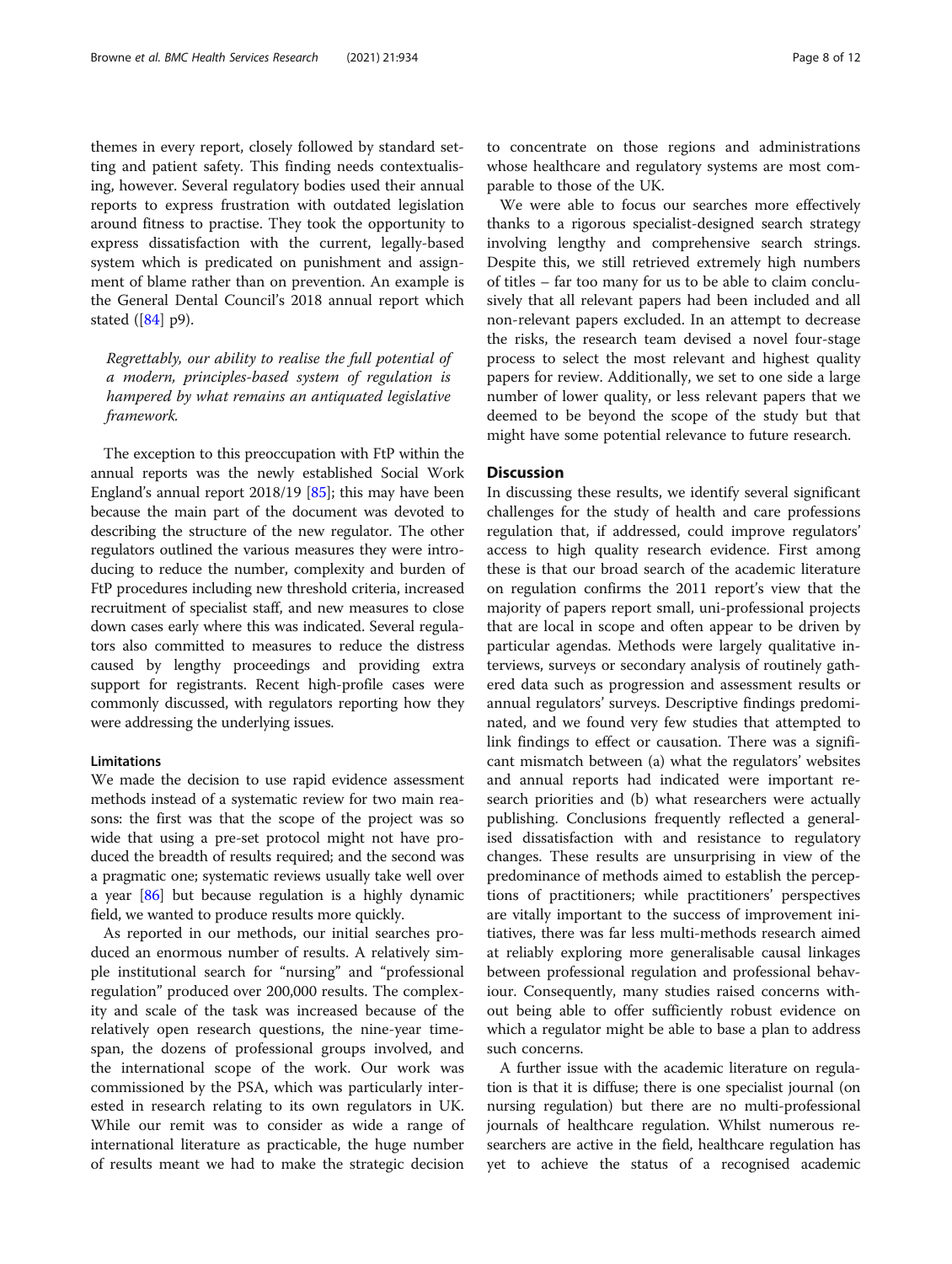<span id="page-8-0"></span>discipline, unlike commercial, legal and financial regulation, which all have their own academic departments, journals and personal chairs. This is not only a challenge when it comes to locating a body of evidence in the field, but it represents challenges for sustained, programmatic research and also hampers regulators' efforts to locate and collaborate with experienced academic research teams to explore solutions that would be useful to them.

While regulators are generating and commissioning research that can inform regulatory practice, their budgets are generally limited. It is more common for published research papers to be 'unfunded', possibly generated as part of a course of individual postgraduate study rather than the product of a programme of research; this is a probable reason for the very small scale and lack of generalisability of many of the works we retrieved.

#### Conclusion

Our work has some important implications for the development of regulation as a field of academic study. While there is no doubt that a great deal of scholarly activity is currently being undertaken relating to the field, it cannot yet be said that health and social care regulation studies has established its place as a recognised academic discipline. While other sectors, such as financial, legal, or aviation studies have their own professoriate, research departments and even specialist journals, health and social care regulation is still developing its own place as an evidence-based field of study and practice. This presents a unique opportunity both for regulators and academics. Regulators, working more closely together, are in a position to set a research agenda for this emergent field by making more effective use of the research literature, refocusing the work of their policy and research departments to ensure that the benefit of engaging with academics and scholarly practice are fully realised, and by ensuring that their research budgets are used more effectively to commission only the highest-quality and most relevant evidence to support their regulatory work, along with targeted dissemination strategies. In return, the academic community could also benefit by making stronger efforts to engage with regulators, treating them less as passive recipients and more as active stakeholders in any research undertaken. We suggest that further work is needed to explore how these deeper engagements between regulators and academic outputs may be created and sustained.

#### Supplementary Information

The online version contains supplementary material available at [https://doi.](https://doi.org/10.1186/s12913-021-06946-8) [org/10.1186/s12913-021-06946-8.](https://doi.org/10.1186/s12913-021-06946-8)

Additional file 1.

#### Acknowledgements

The authors thank Delyth Morris, Subject Librarian (Medicine), Cardiff University Health Library for her invaluable support in designing the literature searches described in this manuscript. They also thank Elaine Russ, Allan Theophanides, Douglas Bilton and Amanda Little for their support and advice during the project. All methods were performed in accordance with the relevant guidelines and regulations.

#### Authors' contributions

JB made substantial contributions to the conception and design of the work: the acquisition, analysis, and interpretation of data; and drafted the work for publication. She has approved the submitted version and agrees both to be personally accountable for her own contributions and takes responsibility for the accuracy or integrity of all parts of the work. AB made substantial contributions to the conception and design of the work; the acquisition, analysis, and interpretation of data; and substantially revised the work for publication. She has approved the submitted version and agrees both to be personally accountable for her own contributions and takes responsibility for the accuracy and integrity of all parts of the work. CP made substantial contributions to the design of the work and the acquisition, analysis, and interpretation of data. She has approved the submitted version and agrees both to be personally accountable for her own contributions and takes responsibility for the accuracy and integrity of all parts of the work. DC made substantial contributions to the design of the work and the acquisition, analysis, and interpretation of data. She has approved the submitted version and agrees both to be personally accountable for her own contributions and takes responsibility for the accuracy and integrity of all parts of the work.

#### Funding

The authors received funding from the Professional Standards Authority for Health and Social Care to undertake this work.

#### Availability of data and materials

Data were collected from publicly available sources. All search menus are included in the appendix to this paper; a list of sources is available from the corresponding author on reasonable request.

#### Declarations

#### Ethics approval and consent to participate

This study was approved on 20 January 2020 by the School of Social Sciences' Research Ethics Committee at Cardiff University (reference SREC/ 3650). In this paper we report the text-based data retrieved during the study. (Consent was also given for interviews with regulators' representatives who provided informed consent in accordance with relevant guidelines; but data from those interviews are not reported here.)

#### Consent for publication

Not applicable.

#### Competing interests

The authors declare that they have no competing interests.

Received: 27 January 2021 Accepted: 25 August 2021 Published online: 08 September 2021

#### References

- Quick O. A scoping study on the effects of health professional regulation on those regulated London: Professional Standards Authority for Health and Social Care; 2011 [Available from: [https://www.professionalstandards.org.uk/](https://www.professionalstandards.org.uk/docs/default-source/publications/research-paper/study-on-the-effects-of-health-professional-regulation-on-those-regulated-2011.pdf) [docs/default-source/publications/research-paper/study-on-the-effects-of-hea](https://www.professionalstandards.org.uk/docs/default-source/publications/research-paper/study-on-the-effects-of-health-professional-regulation-on-those-regulated-2011.pdf) [lth-professional-regulation-on-those-regulated-2011.pdf](https://www.professionalstandards.org.uk/docs/default-source/publications/research-paper/study-on-the-effects-of-health-professional-regulation-on-those-regulated-2011.pdf)
- 2. Illingworth J. Continuous improvement of patient safety: the case for change in the NHS London: the Health Foundation; 2015 Available from: [https://www.health.org.uk/sites/default/files/ContinuousImprovementPa](https://www.health.org.uk/sites/default/files/ContinuousImprovementPatientSafety.pdf) [tientSafety.pdf](https://www.health.org.uk/sites/default/files/ContinuousImprovementPatientSafety.pdf).
- 3. Reeves S, et al. Fostering a common culture? Responses to the Francis Inquiry demonstrate the need for an interprofessional response. Journal of Interprofessional Care. 2014;28(5):387–9.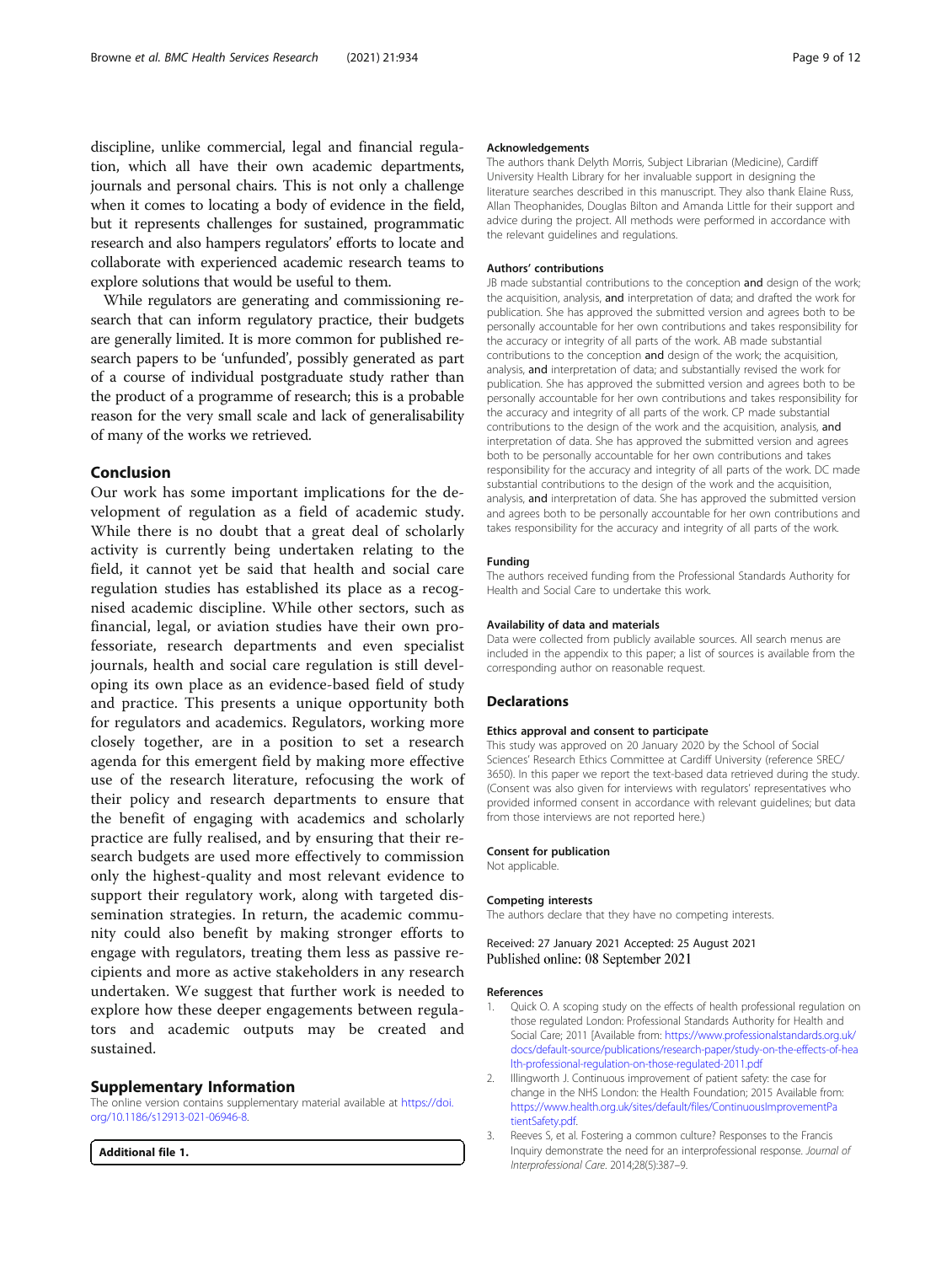- <span id="page-9-0"></span>4. Oikonomou E, Carthey J, Macrae C, Vincent C. Patient safety regulation in the NHS: mapping the regulatory landscape of healthcare. BMJ Open. 2019; 9(7):e028663. <https://doi.org/10.1136/bmjopen-2018-028663>.
- Gutacker N, Bloor K, Bojke C, Archer J, Walshe K. Does regulation increase the rate at which doctors leave practice? Analysis of routine hospital data in the English NHS following the introduction of medical revalidation. BMC Med. 2019;17(1):33. <https://doi.org/10.1186/s12916-019-1270-4>.
- Professional Standards Authority for Health and Social Care Right-Touch Reform: A new framework for assurance of professions. London: Professional Standards Authority for Health and Social Care. 2017 Available from: [https://](https://www.professionalstandards.org.uk/docs/default-source/publications/thought-paper/right-touch-reform-2017.pdf?sfvrsn=2e517320_7) [www.professionalstandards.org.uk/docs/default-source/publications/](https://www.professionalstandards.org.uk/docs/default-source/publications/thought-paper/right-touch-reform-2017.pdf?sfvrsn=2e517320_7) [thought-paper/right-touch-reform-2017.pdf?sfvrsn=2e517320\\_7](https://www.professionalstandards.org.uk/docs/default-source/publications/thought-paper/right-touch-reform-2017.pdf?sfvrsn=2e517320_7)
- 7. Professional Standards Authority for Health and Social Care. What we do: Right-Touch Regulation. London: Professional Standards Authority for Health and Social Care. 2020. Available from: [https://www.professionalstandards.](https://www.professionalstandards.org.uk/what-we-do/improving-regulation/right-touch-regulation) [org.uk/what-we-do/improving-regulation/right-touch-regulation](https://www.professionalstandards.org.uk/what-we-do/improving-regulation/right-touch-regulation)
- Department of Health. Regulation of Health Care Professionals. London: Department of Health. 2015. Available from: [https://assets.publishing.service.](https://assets.publishing.service.gov.uk/government/uploads/system/uploads/attachment_data/file/399020/Response_Cm_8995.pdf) [gov.uk/government/uploads/system/uploads/attachment\\_data/file/399020/](https://assets.publishing.service.gov.uk/government/uploads/system/uploads/attachment_data/file/399020/Response_Cm_8995.pdf) [Response\\_Cm\\_8995.pdf](https://assets.publishing.service.gov.uk/government/uploads/system/uploads/attachment_data/file/399020/Response_Cm_8995.pdf)
- Ganann R, Ciliska D, Thomas H. Expediting systematic reviews: methods and implications of rapid reviews. Implement Sci. 2010;5(1):56. [https://doi.org/1](https://doi.org/10.1186/1748-5908-5-56) [0.1186/1748-5908-5-56](https://doi.org/10.1186/1748-5908-5-56).
- 10. Government Social Research Service. Rapid evidence assessment toolkit. 2014 Available from: https://webarchive.nationalarchives.gov.uk/ 20140402163101/http://www.civilservice.gov.uk/networks/gsr/resources-andguidance/rapid-evidence-assessment/how-to-do-a-rea.
- 11. Woodcock T et al. A mixed-methods study of challenges experienced by clinical teams in measuring improvement. BMJ Quality & Safety Published Online First: 24 August 2019. doi: [https://doi.org/10.1136/bmjqs-2018-009048.](https://doi.org/10.1136/bmjqs-2018-009048)
- 12. Chatburn E, Macrae C, Carthey J, Vincent C. Measurement and monitoring of safety: impact and challenges of putting a conceptual framework into practice. BMJ Qual Saf. 2018;27(10):818–26. [https://doi.org/10.1136/bmjqs-2](https://doi.org/10.1136/bmjqs-2017-007175) [017-007175](https://doi.org/10.1136/bmjqs-2017-007175).
- 13. Griffiths A, Beaussier A-L, Demeritt D, Rothstein H. Intelligent monitoring? Assessing the ability of the care quality Commission's statistical surveillance tool to predict quality and prioritise NHS hospital inspections. BMJ Qual Saf. 2017;26(2):120–30. [https://doi.org/10.1136/bmjqs-2015-004687.](https://doi.org/10.1136/bmjqs-2015-004687)
- 14. Boyd A, Ross S, Robertson R, Walshe K, Smithson R. How hospital survey teams function: an analysis of care quality commission inspections of acute hospitals in England. J Health Organ Manag. 2018;32(2):206–23. [https://doi.](https://doi.org/10.1108/JHOM-07-2017-0175) [org/10.1108/JHOM-07-2017-0175](https://doi.org/10.1108/JHOM-07-2017-0175).
- 15. Beaussier AL, Demeritt D, Griffiths A, Rothstein H. Accounting for failure: riskbased regulation and the problems of ensuring healthcare quality in the NHS. Health Risk Soc. 2016;18(3–4):205–24. [https://doi.org/10.1080/13](https://doi.org/10.1080/13698575.2016.1192585) [698575.2016.1192585](https://doi.org/10.1080/13698575.2016.1192585).
- 16. Healy JM. How hospital leaders implemented a safe surgery protocol in Australian hospitals. Int J Qual Health Care. 2012;24(1):88–94. [https://doi.](https://doi.org/10.1093/intqhc/mzr078) [org/10.1093/intqhc/mzr078](https://doi.org/10.1093/intqhc/mzr078).
- 17. Beardwood BA, Kainer J. Exploring risk in professional nursing practice: an analysis of work refusal and professional risk. Nurs Inq. 2015;22(1):50–63 <https://doi.org/10.1111/nin.12048>.
- 18. Thomas LA, Tibble H, Too LS, Hopcraft MS, Bismark MM. Complaints about dental practitioners: an analysis of 6 years of complaints about dentists, dental prosthetists, oral health therapists, dental therapists and dental hygienists in Australia. Aust Dent J. 2018;63(3):285–93. [https://doi.org/1](https://doi.org/10.1111/adj.12625) [0.1111/adj.12625](https://doi.org/10.1111/adj.12625).
- 19. Archibong U, Baxter CE, Darr A, Walton S, Jogi M. Disciplinary and fitness-topractice data, policies, and practices in the NHS trusts and health professional bodies in the UK. Journal of Psychological Issues in Organizational Culture. 2013;4(3):6–25. <https://doi.org/10.1002/jpoc.21117>.
- 20. West E, et al. The Progress and outcomes of black and minority ethnic (BME) nurses and midwives through the nursing and midwifery Council's fitness to Practise process final report. London: University of Greenwich/ Nursing and Midwifery Council; 2017. Retrieved from: [https://www.nmc.org.](https://www.nmc.org.uk/globalassets/sitedocuments/other-publications/bme-nurses%2D%2Dmidwives-ftp-research-report.pdf) [uk/globalassets/sitedocuments/other-publications/bme-nurses%2D%2](https://www.nmc.org.uk/globalassets/sitedocuments/other-publications/bme-nurses%2D%2Dmidwives-ftp-research-report.pdf) [Dmidwives-ftp-research-report.pdf](https://www.nmc.org.uk/globalassets/sitedocuments/other-publications/bme-nurses%2D%2Dmidwives-ftp-research-report.pdf)
- 21. Mehdizadeh L, Potts HWW, Sturrock A, Dacre J. Prevalence of GMC performance assessments in the United Kingdom: a retrospective cohort analysis by country of medical qualification. BMC Medical Education. 2017; 17(1):67. <https://doi.org/10.1186/s12909-017-0903-6>.
- 22. Brown LF. Inadequate record keeping by dental practitioners. Aust Dent J. 2015;60(4):497–502. <https://doi.org/10.1111/adj.12258>.
- 23. Roerig M, Farmer J, Abdulrahman G, Gomaa N, Dempster L, Evans K, et al. Analyzing complaints made by the public to the Royal College of dental surgeons of Ontario. Toronto: Royal College of Dental Surgeons of Ontario/ University of Ontario; 2019. Retrieved from: [http://az184419.vo.msecnd.net/](http://az184419.vo.msecnd.net/rcdso/pdf/positions-and-initiatives/RCDSO_Analyzing%20Complaints%20Report_2019.pdf) [rcdso/pdf/positions-and-initiatives/RCDSO\\_Analyzing%20Complaints%2](http://az184419.vo.msecnd.net/rcdso/pdf/positions-and-initiatives/RCDSO_Analyzing%20Complaints%20Report_2019.pdf) [0Report\\_2019.pdf](http://az184419.vo.msecnd.net/rcdso/pdf/positions-and-initiatives/RCDSO_Analyzing%20Complaints%20Report_2019.pdf)
- 24. Thomas L, Tibble H, Too L, Hopcraft M, Bismark M. Complaints about dental practitioners: an analysis of 6 years of complaints about dentists, dental prosthetists, oral health therapists, dental therapists and dental hygienists in Australia. Aust Dent J. 2018;63(3):285–93. [https://doi.org/10.1111/adj.12625.](https://doi.org/10.1111/adj.12625)
- 25. Gallagher A, Banks S, Jago R, Zasada M, Austin Z, van der Gaag A. Exploring the context of fitness to Practise concerns about social Workers in England: explanations beyond individuals. Ethics and Social Welfare. 2020;14(2):187– 203. [https://doi.org/10.1080/17496535.2019.1707846.](https://doi.org/10.1080/17496535.2019.1707846)
- 26. Ryan AT, Too LS, Bismark MM. Complaints about chiropractors, osteopaths, and physiotherapists: a retrospective cohort study of health, performance, and conduct concerns. Chiropractic & Manual Therapies. 2018;26(1):12. <https://doi.org/10.1186/s12998-018-0180-4>.
- 27. van der Gaag A, Jago R, Zasada M, Banks S, Gallagher A, Lucas G, et al. Why do paramedics have a high rate of self-referral? Journal of Paramedic Practice. 2018;10(5):205–10. <https://doi.org/10.12968/jpar.2018.10.5.205>.
- 28. Tiffin PA, Paton LW, Mwandigha LM, McLachlan JC, Illing J. Predicting fitness to practise events in international medical graduates who registered as UK doctors via the professional and linguistic assessments board (PLAB) system: a national cohort study. BMC Med. 2017;15(1):66. [https://doi.org/10.1186/s12](https://doi.org/10.1186/s12916-017-0829-1) [916-017-0829-1.](https://doi.org/10.1186/s12916-017-0829-1)
- 29. Millbank J. Serious misconduct of health professionals in disciplinary tribunals under the National Law 2010–17. Aust Health Rev. 2020;44(2):190– 9. <https://doi.org/10.1071/AH18239>.
- 30. Searle, R, Rice, C, McConnell, AA & Dawson, J. Bad apples? Bad barrels? Or bad cellars? Antecedents and processes of professional misconduct in UK Health and Social Care: Insights into sexual misconduct and dishonesty. Project Report. 2017. London: Professional Standards Authority for Health and Social Care. Available from: [https://www.professionalstandards.org.uk/](https://www.professionalstandards.org.uk/publications/detail/antecedents-and-processes-of-professional-misconduct-in-uk-health-and-care) [publications/detail/antecedents-and-processes-of-professional-misconduct](https://www.professionalstandards.org.uk/publications/detail/antecedents-and-processes-of-professional-misconduct-in-uk-health-and-care)[in-uk-health-and-care](https://www.professionalstandards.org.uk/publications/detail/antecedents-and-processes-of-professional-misconduct-in-uk-health-and-care)
- 31. Harrison R, Walton M, Healy J, Smith-Merry J, Hobbs C. Patient complaints about hospital services: applying a complaint taxonomy to analyse and respond to complaints. Int J Qual Health Care. 2016;28(2):240–5. [https://doi.](https://doi.org/10.1093/intqhc/mzw003) [org/10.1093/intqhc/mzw003.](https://doi.org/10.1093/intqhc/mzw003)
- 32. Bourne T, Vanderhaegen J, Vranken R, Wynants L, De Cock B, Peters M, et al. Doctors' experiences and their perception of the most stressful aspects of complaints processes in the UK: an analysis of qualitative survey data. BMJ Open. 2016;6(7):e011711. [https://doi.org/10.1136/](https://doi.org/10.1136/bmjopen-2016-011711) [bmjopen-2016-011711.](https://doi.org/10.1136/bmjopen-2016-011711)
- 33. Casey D, Choong KA. Suicide whilst under GMC's fitness to practise investigation: were those deaths preventable? J Forensic Legal Med. 2016; 37:22–7. [https://doi.org/10.1016/j.jflm.2015.10.002.](https://doi.org/10.1016/j.jflm.2015.10.002)
- 34. Stanley N, Ridley J, Harris J, Manthorpe J. Disclosing disability in the context of professional regulation: a qualitative UK study. Disability & Society. 2011; 26(1):19–32. <https://doi.org/10.1080/09687599.2011.529663>.
- 35. Rea D, Griffiths S. Patient safety in primary care: incident reporting and significant event reviews in British general practice. Health and Social Care in the Community. 2016;24(4):411–9. <https://doi.org/10.1111/hsc.12221>.
- 36. Department of Health and Social Care. Promoting professionalism, reforming regulation Government response to the consultation. 2019. Retrieved from: [https://assets.publishing.service.gov.uk/government/uploa](https://assets.publishing.service.gov.uk/government/uploads/system/uploads/attachment_data/file/820566/Promoting_professionalism_reforming_regulation_consultation_reponse.pdf) [ds/system/uploads/attachment\\_data/file/820566/Promoting\\_professiona](https://assets.publishing.service.gov.uk/government/uploads/system/uploads/attachment_data/file/820566/Promoting_professionalism_reforming_regulation_consultation_reponse.pdf) [lism\\_reforming\\_regulation\\_consultation\\_reponse.pdf](https://assets.publishing.service.gov.uk/government/uploads/system/uploads/attachment_data/file/820566/Promoting_professionalism_reforming_regulation_consultation_reponse.pdf)
- 37. Collins S, Hewer I. The impact of the Bologna process on nursing higher education in Europe: a review. Int J Nurs Stud. 2014;51(1):150–6. [https://doi.](https://doi.org/10.1016/j.ijnurstu.2013.07.005) [org/10.1016/j.ijnurstu.2013.07.005.](https://doi.org/10.1016/j.ijnurstu.2013.07.005)
- 38. Tregunno D, Ginsburg L, Clarke B, Norton P. Integrating patient safety into health professionals' curricula: a qualitative study of medical, nursing and pharmacy faculty perspectives. BMJ Qual Saf. 2014;23(3):257–64. [https://doi.](https://doi.org/10.1136/bmjqs-2013-001900) [org/10.1136/bmjqs-2013-001900.](https://doi.org/10.1136/bmjqs-2013-001900)
- 39. Butcher DL, MacKinnon K, Bruce A, Gordon C, Koning C. Experiences of prelicensure or pre-registration health professional students and their educators in working with intra-professional teams: a qualitative systematic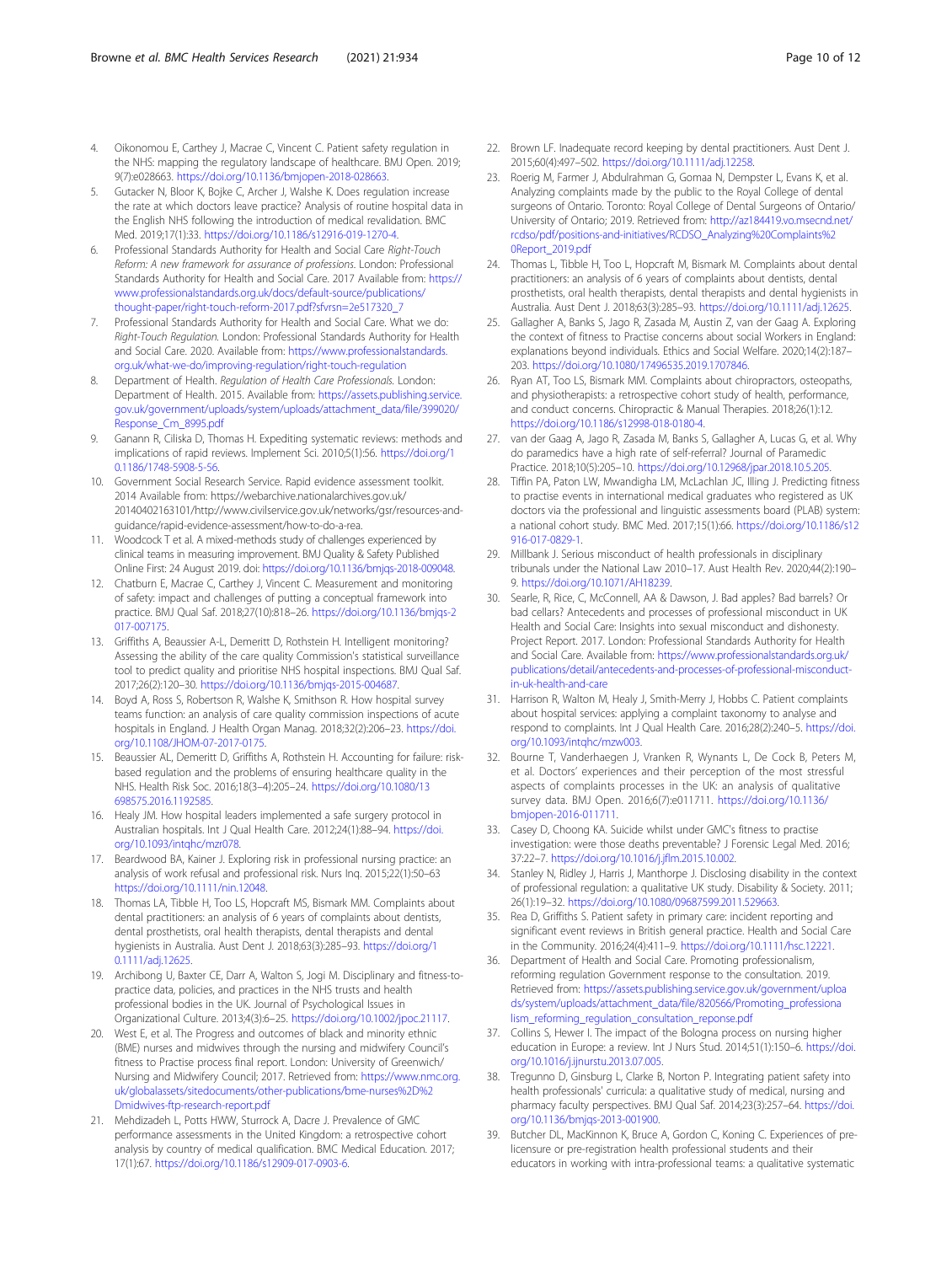<span id="page-10-0"></span>review. JBI Database System Rev Implement Rep. 2017;15(4):1011–56. [https://doi.org/10.11124/JBISRIR-2016-003009.](https://doi.org/10.11124/JBISRIR-2016-003009)

- 40. Jacob SA, Boyter AC. Nationwide survey of experiential learning in MPharm programmes in UK universities. The International Journal of Pharmacy practice. 2019;28:121–9.
- 41. Crampton P, Mehdizadeh L, Page M, Knight L, Griffin A. Realist evaluation of UK medical education quality assurance. BMJ Open. 2019;9(12):e033614. <https://doi.org/10.1136/bmjopen-2019-033614>.
- 42. Givati A, Markam C, Street K. The bargaining of professionalism in emergency care practice: NHS paramedics and higher education. Advances in Health Sciences Education: Theory and Practice. 2018;23(2):353–69. <https://doi.org/10.1007/s10459-017-9802-1>.
- 43. Innes SI, Cope V, Leboeuf-Yde C, Walker BF. A perspective on councils on chiropractic education accreditation standards and processes from the inside: a narrative description of expert opinion, part 2: analyses of particular responses to research findings. Chiropractic & Manual Therapies. 2019;27(1): 56. <https://doi.org/10.1186/s12998-019-0276-5>.
- 44. Knox S, Cullen W, Dunne C. Continuous professional competence (CPC) for emergency medical technicians in Ireland: Educational needs assessment. BMC Emergency Medicine. 2013;13(1).
- 45. Knox S, Cullen W, Dunne C. Continuous Professional Competence (CPC) for Irish paramedics and advanced paramedics: A national study. BMC Medical Education. 2014;14(1).
- 46. Knox S, Dunne SS, Hughes M, Cheeseman S, Dunne CP. Regulation and registration as drivers of continuous professional competence for Irish prehospital practitioners: a discussion paper. Ir J Med Sci. 2016;185(2):327–33. [https://doi.org/10.1007/s11845-016-1412-z.](https://doi.org/10.1007/s11845-016-1412-z)
- 47. Walsh R, Craig A. Radiation Therapists' and diagnostic Radiographers' participation in continuing professional development and knowledge of regulatory body registration. J Radiother Pract. 2016;15(2):150–60. [https://](https://doi.org/10.1017/S1460396916000054) [doi.org/10.1017/S1460396916000054](https://doi.org/10.1017/S1460396916000054).
- 48. Bullock A, Bailey S, Cowpe J, Barnes E, Thomas H, Thomas R, et al. Continuing professional development systems and requirements for graduate dentists in the EU: survey results from the DentCPD project. Eur J Dent Educ. 2013 May;17(Suppl 1):18–22. [https://doi.org/10.1111/](https://doi.org/10.1111/eje.12046) [eje.12046](https://doi.org/10.1111/eje.12046).
- 49. Bourgeois-Law G, Varpio L, Regehr G, Teunissen PW. Education or regulation? Exploring our underlying conceptualisations of remediation for practising physicians. Med Educ. 2019 Mar;53(3):276–84. [https://doi.org/1](https://doi.org/10.1111/medu.13745) [0.1111/medu.13745](https://doi.org/10.1111/medu.13745).
- 50. Légaré F, Freitas A, Thompson-Leduc P, Borduas F, Luconi F, Boucher A, et al. The majority of accredited continuing professional development activities do not target clinical behavior change. Acad Med. 2015 Feb;90(2): 197–202. [https://doi.org/10.1097/ACM.0000000000000543.](https://doi.org/10.1097/ACM.0000000000000543)
- 51. Baird R, Murray R, Seale R, Foot C, Perry C. King's fund review of midwifery regulation. London: The King's Fund; 2015. Retrieved from: https://www. nmc.org.uk/globalassets/sitedocuments/councilpapersanddocuments/ council-2015/kings-fund-review.pdf
- 52. Henshaw AM, Clarke D, Long AF. Midwives and supervisors of midwives' perceptions of the statutory supervision of midwifery within the United Kingdom: a systematic review. Midwifery. 2013 Jan;29(1):75–85. [https://doi.](https://doi.org/10.1016/j.midw.2011.11.004) [org/10.1016/j.midw.2011.11.004](https://doi.org/10.1016/j.midw.2011.11.004).
- 53. Ness V, Richards J. Future proofing supervision in Wales: improving the quality of statutory supervision. Br J Midwifery. 2014;22(4):276–80. [https://](https://doi.org/10.12968/bjom.2014.22.4.276) [doi.org/10.12968/bjom.2014.22.4.276](https://doi.org/10.12968/bjom.2014.22.4.276).
- 54. Roseghini M, Olson S. What do midwives think about midwifery supervision? Br J Midwifery. 2015;23(9):660–5. [https://doi.org/10.12968/](https://doi.org/10.12968/bjom.2015.23.9.660) [bjom.2015.23.9.660](https://doi.org/10.12968/bjom.2015.23.9.660).
- 55. Wier J. Protecting the public: an investigation of midwives perceptions of regulation and the regulator. Midwifery. 2017;52:57–63. [https://doi.org/10.1](https://doi.org/10.1016/j.midw.2017.06.001) [016/j.midw.2017.06.001.](https://doi.org/10.1016/j.midw.2017.06.001)
- 56. Snelling PC. Can the revised UK code direct practice? Nurs Ethics. 2017; 24(4):392–407. <https://doi.org/10.1177/0969733015610802>.
- 57. Craftman AG, von Strauss E, Rudberg SL, Westerbotn M. District nurses' perceptions of the concept of delegating administration of medication to home care aides working in the municipality: a discrepancy between legal regulations and practice. J Clin Nurs. 2013 Feb;22(3–4):569–78. [https://doi.](https://doi.org/10.1111/j.1365-2702.2012.04262.x) [org/10.1111/j.1365-2702.2012.04262.x](https://doi.org/10.1111/j.1365-2702.2012.04262.x).
- 58. McConnell D, Slevin OD, McIlfatrick SJ. Emergency nurse practitioners' perceptions of their role and scope of practice: is it advanced practice? Int Emerg Nurs. 2013;21(2):76–83. <https://doi.org/10.1016/j.ienj.2012.03.004>.
- 59. Spyridonidis D, Calnan M. Are new forms of professionalism emerging in medicine? The case of the implementation of NICE guidelines. Health Sociol Rev. 2011;20(4):394–409. <https://doi.org/10.5172/hesr.2011.20.4.394>.
- 60. Kennedy C, O'Reilly P, Fealy G, Casey M, Brady AM, McNamara M, et al. Comparative analysis of nursing and midwifery regulatory and professional bodies' scope of practice and associated decision-making frameworks: a discussion paper. J Adv Nurs. 2015 Aug;71(8):1797–811. [https://doi.org/1](https://doi.org/10.1111/jan.12660) [0.1111/jan.12660](https://doi.org/10.1111/jan.12660).
- 61. Breimaier HE, Halfens RJG, Wilborn D, Meesterberends E, Haase Nielsen G, Lohrmann C. Implementation interventions used in nursing homes and hospitals: a descriptive, comparative study between Austria, Germany, and the Netherlands. ISRN Nursing. 2013;2013:706054.
- 62. Grant S, Ring A, Gabbay M, Guthrie B, McLean G, Mair FS, et al. Soft governance, restratification and the 2004 general medical services contract: the case of UK primary care organisations and general practice teams. Sociol Health Illn. 2015 Jan;37(1):30–51. [https://doi.org/10.1111/1467-](https://doi.org/10.1111/1467-9566.12175) [9566.12175.](https://doi.org/10.1111/1467-9566.12175)
- 63. MacLellan L, Higgins I, Levett-Jones T. A game of snakes and ladders: negotiating the 'ups and downs' of endorsement as a nurse practitioner in Australia. Contemp Nurse. 2015;50(2–3):139–48. [https://doi.org/10.1080/103](https://doi.org/10.1080/10376178.2015.1101351) [76178.2015.1101351.](https://doi.org/10.1080/10376178.2015.1101351)
- 64. McGillis Hall L, Lalonde M, Kashin J, Yoo C, Moran J. Changing nurse licensing examinations: media analysis and implications of the Canadian experience. Int Nurs Rev. 2018;65(1):13–23. <https://doi.org/10.1111/inr.12367>.
- 65. Guillemin M, Archer J, Nunn S, de Bere SR. Revalidation: patients or process? Analysis using visual data. Health Policy. 2014 Feb;114(2–3):128–38. [https://](https://doi.org/10.1016/j.healthpol.2013.12.006) [doi.org/10.1016/j.healthpol.2013.12.006](https://doi.org/10.1016/j.healthpol.2013.12.006).
- 66. Roland M, Roberts M, Rhenius V, Campbell J. GPAQ-R: development and psychometric properties of a version of the general practice assessment questionnaire for use for revalidation by general practitioners in the UK. BMC Fam Pract. 2013;14(1):160. [https://doi.](https://doi.org/10.1186/1471-2296-14-160) [org/10.1186/1471-2296-14-160.](https://doi.org/10.1186/1471-2296-14-160)
- 67. Archer J. Regan de Bere S, Nunn S, Clark J, Corrigan O. "no one has yet properly articulated what we are trying to achieve": a discourse analysis of interviews with revalidation policy leaders in the United Kingdom. Acad Med. 2015;90(1):88–93. [https://doi.org/10.1097/ACM.](https://doi.org/10.1097/ACM.0000000000000464) [0000000000000464.](https://doi.org/10.1097/ACM.0000000000000464)
- 68. Bryce M, Luscombe K, Boyd A, Tazzyman A, Tredinnick-Rowe J, Walshe K, et al. Policing the profession? Regulatory reform, restratification and the emergence of responsible officers as a new locus of power in UK medicine. Soc Sci Med. 2018;213:98–105. [https://doi.org/10.1016/j.socscimed.2018.07.](https://doi.org/10.1016/j.socscimed.2018.07.042) [042.](https://doi.org/10.1016/j.socscimed.2018.07.042)
- 69. Gray M, Rowe J, Barnes M. Continuing professional development and changed re-registration requirements: midwives' reflections. Nurse Educ Today. 2014 May;34(5):860–5. <https://doi.org/10.1016/j.nedt.2013.10.013>.
- 70. Gray M, Rowe J, Barnes M. Midwifery professionalisation and practice: influences of the changed registration standards in Australia. Women and Birth. 2016 Feb;29(1):54–61. [https://doi.org/10.1016/j.wombi.2015.08.005.](https://doi.org/10.1016/j.wombi.2015.08.005)
- 71. Gray M. How Australian dual registrants identified as midwives to meet national registration-renewal requirements. Women and Birth. 2019;32(1): 50–7. <https://doi.org/10.1016/j.wombi.2018.05.006>.
- 72. Jensen JL, Blanchard IE, Bigham BL, Carter A, Brown R, Socha D, et al. The Canadian national EMS research agenda: impact and feasibility of implementation of previously generated recommendations. CJEM. 2015 Sep;17(5):484–90. [https://doi.org/10.1017/cem.2015.29.](https://doi.org/10.1017/cem.2015.29)
- 73. Welbourne P. Twenty-first century social work: the influence of political context on public service provision in social work education and service delivery. Eur J Soc Work. 2011;14(3):403–20. [https://doi.org/10.1080/136914](https://doi.org/10.1080/13691451003706670) [51003706670](https://doi.org/10.1080/13691451003706670).
- 74. Braun LA, Spitzer O, Tiralongo E, Wilkinson JM, Bailey M, Poole SG, et al. Naturopaths and Western herbalists' attitudes to evidence, regulation, information sources and knowledge about popular complementary medicines. Complement Ther Med. 2013 Feb;21(1):58–64. [https://doi.org/1](https://doi.org/10.1016/j.ctim.2012.11.008) [0.1016/j.ctim.2012.11.008.](https://doi.org/10.1016/j.ctim.2012.11.008)
- 75. Shroff FM, Sahota IS. The perspectives of educators, regulators and funders of massage therapy on the state of the profession in British Columbia. Canada Chiropractic & Manual Therapies. 2013;21(1):2–10. [https://doi.org/1](https://doi.org/10.1186/2045-709X-21-2) [0.1186/2045-709X-21-2.](https://doi.org/10.1186/2045-709X-21-2)
- 76. Baumann A, Norman P, Blythe J, Kratina S, Deber RB. Accountability: the challenge for medical and nursing regulators. Healthc Policy. 2014;10(Spec issue):121–31.